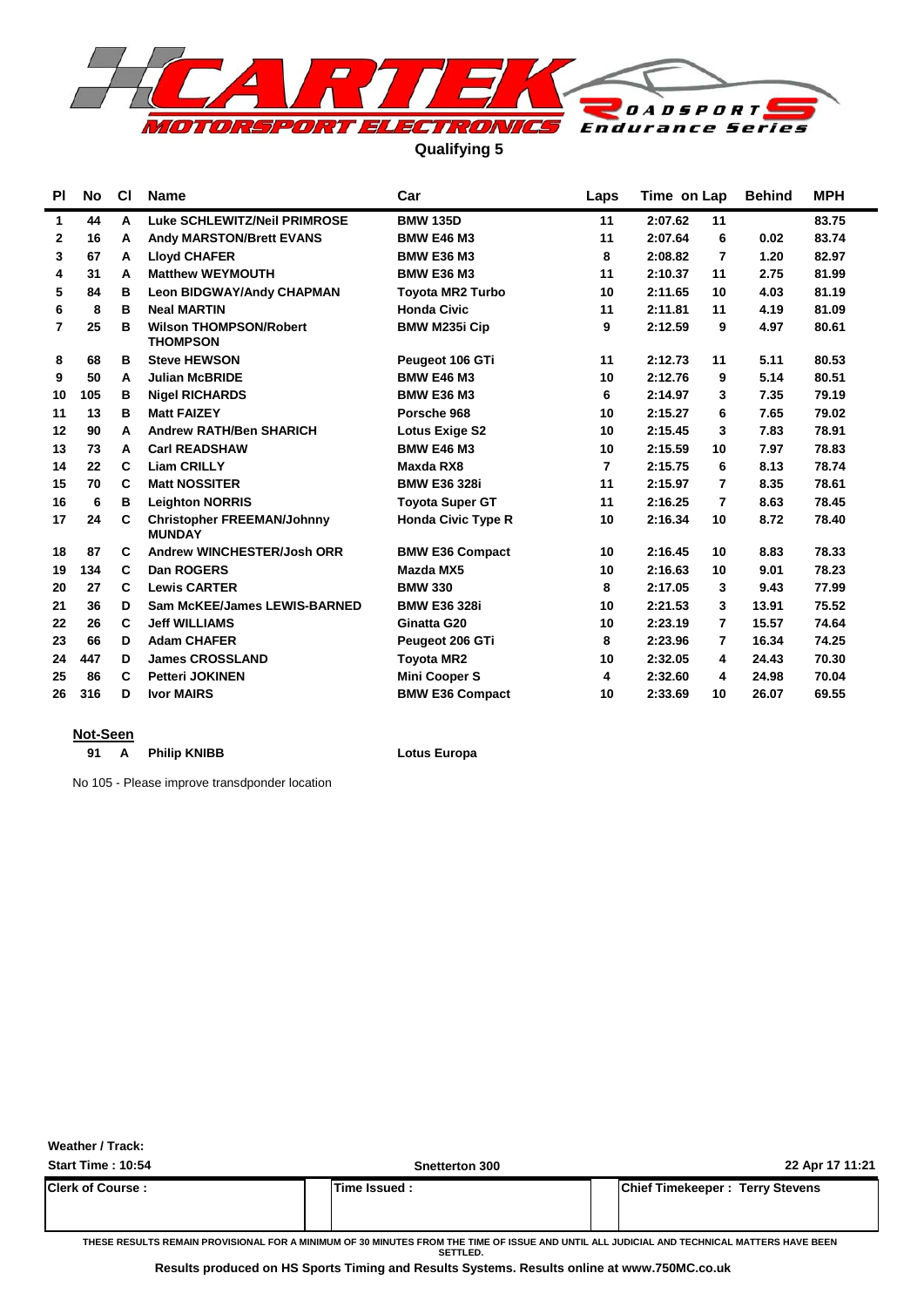# **Cartek Roadsports Series**

# **LAP TIMES - Qualifying 5**

| 6  |                                     | <b>Leighton NORRIS</b>                                                                                        |                         |                           |                           |                 |                                       |                                     |                           |              |                            |
|----|-------------------------------------|---------------------------------------------------------------------------------------------------------------|-------------------------|---------------------------|---------------------------|-----------------|---------------------------------------|-------------------------------------|---------------------------|--------------|----------------------------|
|    | Lap<br>$1 \quad \blacksquare$<br>11 | $\sim$ $\sim$ 1<br>2:35.79<br>2:16.42                                                                         | $\mathbf{2}$<br>2:24.66 | 3 <sup>7</sup><br>2:21.48 | $\overline{\mathbf{4}}$   | 2:21.17 2:19.28 | $5 - 1$<br>6 <sup>1</sup>             | $\mathbf{7}$<br>2:17.24 2:16.25     | 8<br>2:16.40              | 9<br>2:19.25 | 10 <sub>1</sub><br>2:16.97 |
| 8  |                                     | <b>Neal MARTIN</b>                                                                                            |                         |                           |                           |                 |                                       |                                     |                           |              |                            |
|    | Lap                                 | $\blacktriangleleft$                                                                                          | 2 <sup>7</sup>          | 3 <sup>1</sup>            | $\overline{4}$            |                 | $5 - 5$                               | $6 \qquad \qquad$<br>7 <sup>7</sup> | 8                         | $9^{\circ}$  | 10 <sup>°</sup>            |
|    | 11                                  | 1 2:34.61<br>2:11.81                                                                                          | 2:26.02                 |                           | 2:24.87 2:20.40 2:18.22   |                 |                                       |                                     | 2:15.21  2:14.16  2:16.87 | 2:14.40      | 2:13.14                    |
| 13 |                                     | <b>Matt FAIZEY</b>                                                                                            |                         |                           |                           |                 |                                       |                                     |                           |              |                            |
|    | Lap                                 | . 1 .                                                                                                         |                         | $2 \t 3$                  | $\sim$ 4                  |                 | $5 \t\t 6$                            | $\mathbf{7}$                        | 8                         | 9            | $\blacksquare$ 10          |
|    | $1 \quad \Box$                      | 2:34.57                                                                                                       | 2:20.81                 | 2:36.93                   | 2:18.52                   | 2:17.46         | 2:15.27                               | 2:21.11                             | 2:15.47                   | 2:30.66      | 2:20.30                    |
| 16 |                                     | <b>Andy MARSTON</b>                                                                                           |                         |                           |                           |                 |                                       |                                     |                           |              |                            |
|    | Lap                                 | $\sim$ $\sim$ 1                                                                                               | $\overline{2}$          | $\overline{\mathbf{3}}$   | $\overline{\mathbf{4}}$   | 5 <sub>1</sub>  |                                       | $6 \qquad \qquad 7$<br>3:48.15      | $\overline{\mathbf{8}}$   | 9            | 10                         |
|    | $1 \quad \Box$                      | 2:30.66<br>11 2:10.10                                                                                         | 2:12.65                 | 2:09.60                   | 2:08.27                   | 2:13.89         | 2:07.64                               |                                     | 2:16.64                   | 2:12.21      | 2:11.70                    |
| 22 |                                     | <b>Liam CRILLY</b>                                                                                            |                         |                           |                           |                 |                                       |                                     |                           |              |                            |
|    |                                     | Lap 1                                                                                                         |                         | $2 \qquad 3 \qquad 4$     |                           |                 | $5 \t\t 6 \t\t 7$                     |                                     | 8                         | $9^{\circ}$  | 10 <sup>°</sup>            |
|    | $1 \quad \Box$                      | 2:31.02                                                                                                       | 2:17.98                 | 2:16.36                   |                           | 2:24.57 2:31.63 | 2:15.75                               | 2:42.13                             |                           |              |                            |
| 24 |                                     | <b>Christopher FREEMAN</b>                                                                                    |                         |                           |                           |                 |                                       |                                     |                           |              |                            |
|    | Lap<br>$1 \quad$                    | $\sim$ $\sim$ 1<br>2:35.15                                                                                    | $\mathbf{2}$<br>2:24.03 | $\mathbf{3}$<br>2:23.48   | $\overline{4}$<br>2:17.71 | 2:17.81         | $5^{\circ}$<br>$6^{\circ}$<br>3:57.24 | $\mathbf{7}$<br>2:24.49             | 8<br>2:20.64              | 9<br>2:18.34 | 10 <sup>°</sup><br>2:16.34 |
| 25 |                                     | <b>Wilson THOMPSON</b>                                                                                        |                         |                           |                           |                 |                                       |                                     |                           |              |                            |
|    | Lap                                 | $\sim$ $-1$                                                                                                   | 2 <sup>1</sup>          | 3 <sup>7</sup>            | $\overline{\mathbf{4}}$   |                 | $5^{\circ}$                           | $6 \qquad \qquad$<br>7 <sup>7</sup> | 8                         | 9            | 10                         |
|    | $1 \quad \blacksquare$              |                                                                                                               | 2:34.19 2:24.32         | 2:27.68                   |                           | 3:30.53 2:20.27 | 2:16.27                               | 2:14.36                             | 2:13.70                   | 2:12.59      |                            |
| 26 |                                     | <b>Jeff WILLIAMS</b>                                                                                          |                         |                           |                           |                 |                                       |                                     |                           |              |                            |
|    |                                     | <b>Lap</b><br>$\blacktriangleleft$                                                                            | $\mathbf{2}$            | $\mathbf{3}$              | $\overline{4}$            | 5 <sub>1</sub>  | $6^{\circ}$                           | $\mathbf{7}$                        | 8                         | 9            | 10 <sup>°</sup>            |
|    |                                     | 1 2:39.97 2:28.83                                                                                             |                         | 2:26.94                   |                           | 2:23.73 2:25.14 | 2:23.98                               | 2:23.19                             | 2:23.69                   | 4:27.75      | 2:24.47                    |
| 27 |                                     | <b>Lewis CARTER</b>                                                                                           |                         |                           |                           |                 |                                       |                                     |                           |              |                            |
|    |                                     | Lap 1 2 3 4 5 6 7 8 9<br>1 2:35.35 2:18.65 2:17.05 2:18.22 5:28.47 2:32.85 2:19.84 2:17.43                    |                         |                           |                           |                 |                                       |                                     |                           |              | 10                         |
| 31 |                                     | <b>Matthew WEYMOUTH</b>                                                                                       |                         |                           |                           |                 |                                       |                                     |                           |              |                            |
|    |                                     | Lap 1 2 3 4 5 6 7 8 9 10                                                                                      |                         |                           |                           |                 |                                       |                                     |                           |              |                            |
|    |                                     | 1 2:21.56 2:13.02 2:10.89 2:11.08 3:24.77 2:17.64 2:10.83 2:13.58 2:11.55 2:14.02                             |                         |                           |                           |                 |                                       |                                     |                           |              |                            |
|    |                                     | 11 2:10.37                                                                                                    |                         |                           |                           |                 |                                       |                                     |                           |              |                            |
| 36 |                                     | <b>Sam McKEE</b>                                                                                              |                         |                           |                           |                 |                                       |                                     |                           |              |                            |
|    |                                     | Lap 1 2 3 4 5 6 7 8 9 10<br>1 2:37.55 2:24.61 2:21.53 4:15.61 2:29.29 2:23.18 2:23.45 2:23.87 2:21.97 2:22.51 |                         |                           |                           |                 |                                       |                                     |                           |              |                            |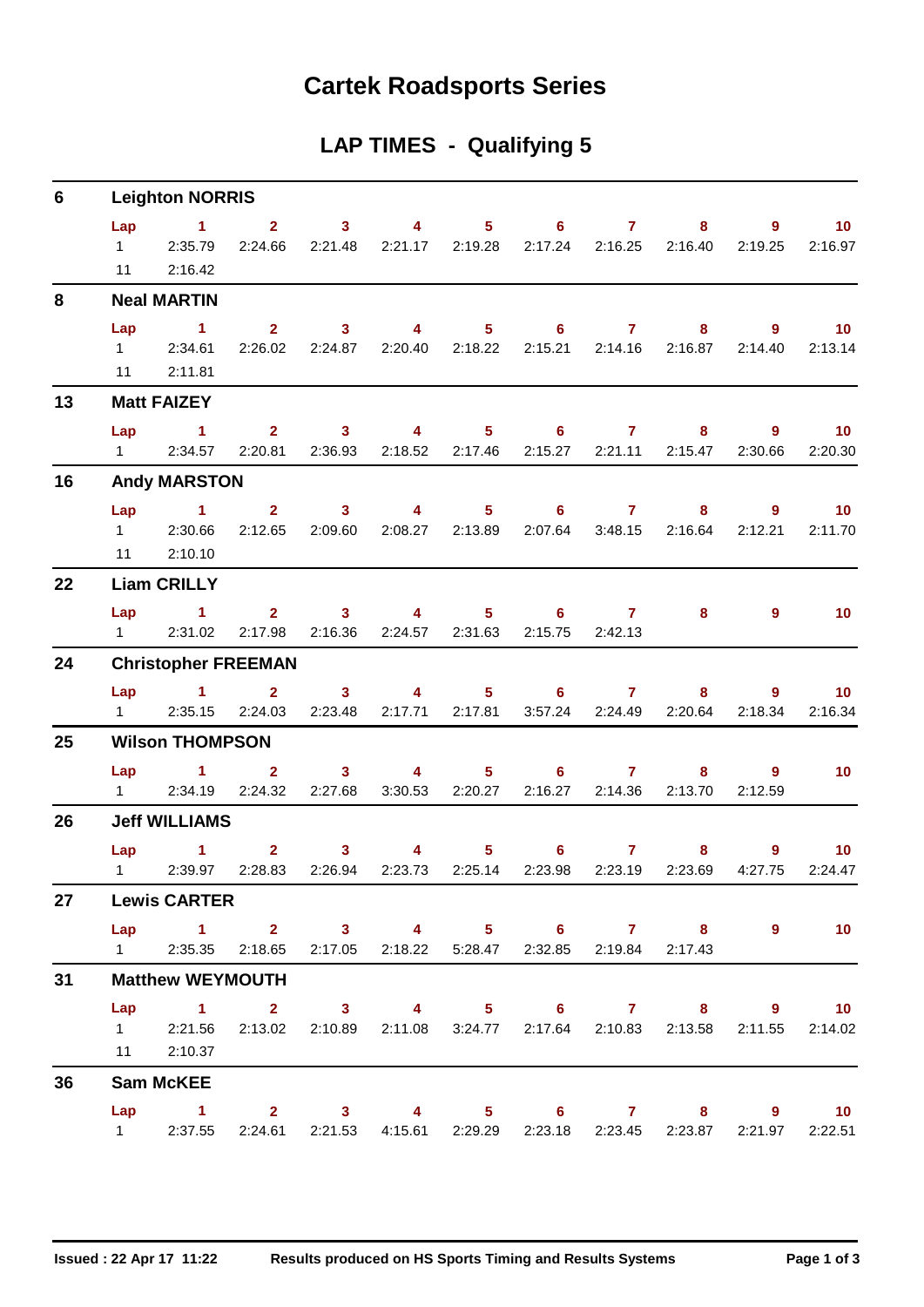| 44  |                | <b>Luke SCHLEWITZ</b>                                                                                                         |                                                                               |                                                                                                                                                                                                                                                                                                                                                                                                       |          |                                                      |                         |              |         |                                   |
|-----|----------------|-------------------------------------------------------------------------------------------------------------------------------|-------------------------------------------------------------------------------|-------------------------------------------------------------------------------------------------------------------------------------------------------------------------------------------------------------------------------------------------------------------------------------------------------------------------------------------------------------------------------------------------------|----------|------------------------------------------------------|-------------------------|--------------|---------|-----------------------------------|
|     | Lap            | $\sim$ 1.                                                                                                                     | 2 3 4 5 6 7                                                                   |                                                                                                                                                                                                                                                                                                                                                                                                       |          |                                                      |                         |              | $8 - 1$ | 10 <sub>1</sub><br>$9 \leftarrow$ |
|     | 11             | 12:36.77<br>2:07.62                                                                                                           | 2:17.96                                                                       |                                                                                                                                                                                                                                                                                                                                                                                                       |          | 2:13.44  2:11.62  3:17.27  2:13.45  2:08.44  2:11.67 |                         |              | 2:09.21 | 2:10.24                           |
| 50  |                | <b>Julian McBRIDE</b>                                                                                                         |                                                                               |                                                                                                                                                                                                                                                                                                                                                                                                       |          |                                                      |                         |              |         |                                   |
|     |                |                                                                                                                               | Lap 1 2 3 4 5 6 7 8                                                           |                                                                                                                                                                                                                                                                                                                                                                                                       |          |                                                      |                         |              |         | $9$ 10                            |
|     |                |                                                                                                                               | 1 2:37.12 2:18.40 2:20.71 2:14.03 3:38.87 2:19.09 2:13.64 2:13.57 2:12.76     |                                                                                                                                                                                                                                                                                                                                                                                                       |          |                                                      |                         |              |         | 2:12.84                           |
| 66  |                | <b>Adam CHAFER</b>                                                                                                            |                                                                               |                                                                                                                                                                                                                                                                                                                                                                                                       |          |                                                      |                         |              |         |                                   |
|     | Lap            |                                                                                                                               | 1 2 3 4 5 6 7 8                                                               |                                                                                                                                                                                                                                                                                                                                                                                                       |          |                                                      |                         |              | 9       | 10 <sup>°</sup>                   |
|     |                |                                                                                                                               | 1 2:38.03 2:27.07 2:26.52 2:27.32 5:11.69                                     |                                                                                                                                                                                                                                                                                                                                                                                                       |          |                                                      | 2:29.14 2:23.96 2:24.39 |              |         |                                   |
| 67  |                | <b>Lloyd CHAFER</b>                                                                                                           |                                                                               |                                                                                                                                                                                                                                                                                                                                                                                                       |          |                                                      |                         |              |         |                                   |
|     |                | 1 2:35.99                                                                                                                     | Lap 1 2 3 4 5 6 7<br>2:12.69                                                  |                                                                                                                                                                                                                                                                                                                                                                                                       |          | 2:11.08  2:10.42  4:06.92  2:14.31  2:08.82          |                         | 8<br>2:12.01 | 9       | 10                                |
| 68  |                | <b>Steve HEWSON</b>                                                                                                           |                                                                               |                                                                                                                                                                                                                                                                                                                                                                                                       |          |                                                      |                         |              |         |                                   |
|     |                |                                                                                                                               | Lap 1 2 3 4 5 6 7 8                                                           |                                                                                                                                                                                                                                                                                                                                                                                                       |          |                                                      |                         |              |         | $9 \t 10$                         |
|     |                | 1 2:35.60                                                                                                                     | 2:18.79  2:14.96  2:15.18  2:14.13  2:14.00  2:21.58  2:13.43  2:28.74        |                                                                                                                                                                                                                                                                                                                                                                                                       |          |                                                      |                         |              |         | 2:13.00                           |
|     |                | 11 2:12.73                                                                                                                    |                                                                               |                                                                                                                                                                                                                                                                                                                                                                                                       |          |                                                      |                         |              |         |                                   |
| 70  |                | <b>Matt NOSSITER</b>                                                                                                          |                                                                               |                                                                                                                                                                                                                                                                                                                                                                                                       |          |                                                      |                         |              |         |                                   |
|     | Lap            |                                                                                                                               | 1 2 3 4 5 6 7 8                                                               |                                                                                                                                                                                                                                                                                                                                                                                                       |          |                                                      |                         |              |         | $9 \qquad \qquad$<br>10           |
|     | 11             | 2:16.28                                                                                                                       | 1 2:34.45 2:20.57 2:20.00 2:18.38 2:18.43 2:16.60 2:15.97 2:25.71 2:22.39     |                                                                                                                                                                                                                                                                                                                                                                                                       |          |                                                      |                         |              |         | 2:17.04                           |
| 73  |                | <b>Carl READSHAW</b>                                                                                                          |                                                                               |                                                                                                                                                                                                                                                                                                                                                                                                       |          |                                                      |                         |              |         |                                   |
|     |                | $Lap = 1$                                                                                                                     |                                                                               |                                                                                                                                                                                                                                                                                                                                                                                                       |          | 2 3 4 5 6 7 8                                        |                         |              |         | $9 \t 10$                         |
|     | $1 \quad \Box$ |                                                                                                                               | 2:31.11 2:19.16 2:18.51 2:17.02 3:34.69                                       |                                                                                                                                                                                                                                                                                                                                                                                                       |          |                                                      | 2:25.06 2:18.80 2:18.21 |              | 2:15.88 | 2:15.59                           |
| 84  |                | <b>Leon BIDGWAY</b>                                                                                                           |                                                                               |                                                                                                                                                                                                                                                                                                                                                                                                       |          |                                                      |                         |              |         |                                   |
|     |                | $\mathbf{1}$<br>Lap in the set of the set of the set of the set of the set of the set of the set of the set of the set of the |                                                                               | $\overline{\mathbf{2}}$ and $\overline{\mathbf{2}}$ and $\overline{\mathbf{2}}$ and $\overline{\mathbf{2}}$ and $\overline{\mathbf{2}}$ and $\overline{\mathbf{2}}$ and $\overline{\mathbf{2}}$ and $\overline{\mathbf{2}}$ and $\overline{\mathbf{2}}$ and $\overline{\mathbf{2}}$ and $\overline{\mathbf{2}}$ and $\overline{\mathbf{2}}$ and $\overline{\mathbf{2}}$ and $\overline{\mathbf{2}}$ a | $3 \t 4$ | $5 \t\t 6 \t\t 7$                                    |                         |              | $8 - 1$ | $9^{\circ}$<br>10 <sup>°</sup>    |
|     |                |                                                                                                                               | 1 2:33.27 2:22.20                                                             |                                                                                                                                                                                                                                                                                                                                                                                                       |          | 2:19.77  2:19.16  4:30.61  2:23.95  2:13.93  2:11.90 |                         |              | 2:13.88 | 2:11.65                           |
| 86  |                | <b>Petteri JOKINEN</b>                                                                                                        |                                                                               |                                                                                                                                                                                                                                                                                                                                                                                                       |          |                                                      |                         |              |         |                                   |
|     |                |                                                                                                                               | Lap 1 2 3 4 5 6 7 8 9 10<br>1 2:43.37 13:24.34 2:43.69 2:32.60                |                                                                                                                                                                                                                                                                                                                                                                                                       |          |                                                      |                         |              |         |                                   |
| 87  |                |                                                                                                                               | <b>Andrew WINCHESTER</b>                                                      |                                                                                                                                                                                                                                                                                                                                                                                                       |          |                                                      |                         |              |         |                                   |
|     |                |                                                                                                                               | Lap 1 2 3 4 5 6 7 8 9 10                                                      |                                                                                                                                                                                                                                                                                                                                                                                                       |          |                                                      |                         |              |         |                                   |
|     |                |                                                                                                                               | 1 2:35.42 2:29.79 2:20.69 2:29.95 2:17.53 3:57.74 2:22.57 2:17.72 2:17.28     |                                                                                                                                                                                                                                                                                                                                                                                                       |          |                                                      |                         |              |         | 2:16.45                           |
| 90  |                | <b>Andrew RATH</b>                                                                                                            |                                                                               |                                                                                                                                                                                                                                                                                                                                                                                                       |          |                                                      |                         |              |         |                                   |
|     |                |                                                                                                                               | Lap 1 2 3 4 5 6 7 8 9 10                                                      |                                                                                                                                                                                                                                                                                                                                                                                                       |          |                                                      |                         |              |         |                                   |
|     |                |                                                                                                                               | 1 2:40.73 2:49.73 2:15.45 2:16.25 2:15.96 3:51.60 2:29.45 2:20.20 2:17.71     |                                                                                                                                                                                                                                                                                                                                                                                                       |          |                                                      |                         |              |         | 2:16.72                           |
| 105 |                | <b>Nigel RICHARDS</b>                                                                                                         |                                                                               |                                                                                                                                                                                                                                                                                                                                                                                                       |          |                                                      |                         |              |         |                                   |
|     |                |                                                                                                                               | Lap 1 2 3 4 5 6 7 8 9 10<br>1 2:22.85 2:22.86 2:14.97 2:15.55 2:14.99 2:15.00 |                                                                                                                                                                                                                                                                                                                                                                                                       |          |                                                      |                         |              |         |                                   |
| 134 |                | <b>Dan ROGERS</b>                                                                                                             |                                                                               |                                                                                                                                                                                                                                                                                                                                                                                                       |          |                                                      |                         |              |         |                                   |
|     |                |                                                                                                                               | Lap 1 2 3 4 5 6 7 8 9 10                                                      |                                                                                                                                                                                                                                                                                                                                                                                                       |          |                                                      |                         |              |         |                                   |
|     |                |                                                                                                                               | 1 2:36.38 2:20.05 2:18.90 2:23.41 2:18.85 2:17.59 2:17.12 4:32.09             |                                                                                                                                                                                                                                                                                                                                                                                                       |          |                                                      |                         |              | 2:24.99 | 2:16.63                           |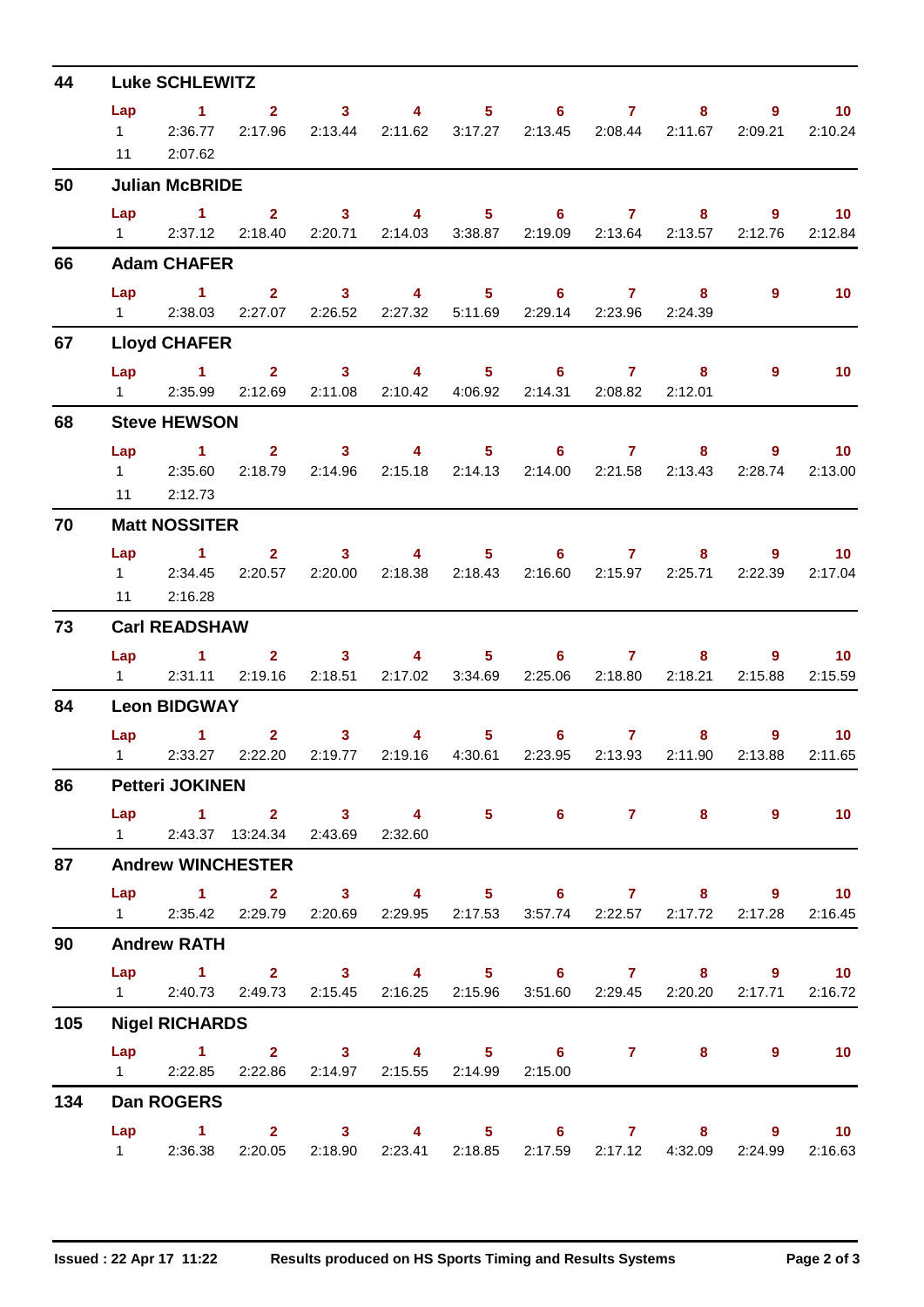| 316 | <b>Ivor MAIRS</b>      |         |              |         |                |         |         |         |         |         |         |  |  |  |  |
|-----|------------------------|---------|--------------|---------|----------------|---------|---------|---------|---------|---------|---------|--|--|--|--|
|     | Lap                    |         | $\mathbf{2}$ | -3.     | $\overline{4}$ | 5.      | -6      |         | -8      | 9       | 10      |  |  |  |  |
|     |                        | 2:59.63 | 2:45.40      | 2:41.24 | 2:39.68        | 2:38.18 | 2:37.44 | 2:36.60 | 2:35.14 | 2:34.94 | 2:33.69 |  |  |  |  |
| 447 | <b>James CROSSLAND</b> |         |              |         |                |         |         |         |         |         |         |  |  |  |  |
|     | Lap                    |         | $\mathbf{2}$ | 3       | $\overline{4}$ | 5.      | -6      |         | 8       | 9       | 10      |  |  |  |  |
|     |                        | 2:54.24 | 2:37.36      | 2:35.31 | 2:32.05        | 2:36.53 | 2:36.63 | 2:37.83 | 2:33.76 | 2:36.50 | 2:32.06 |  |  |  |  |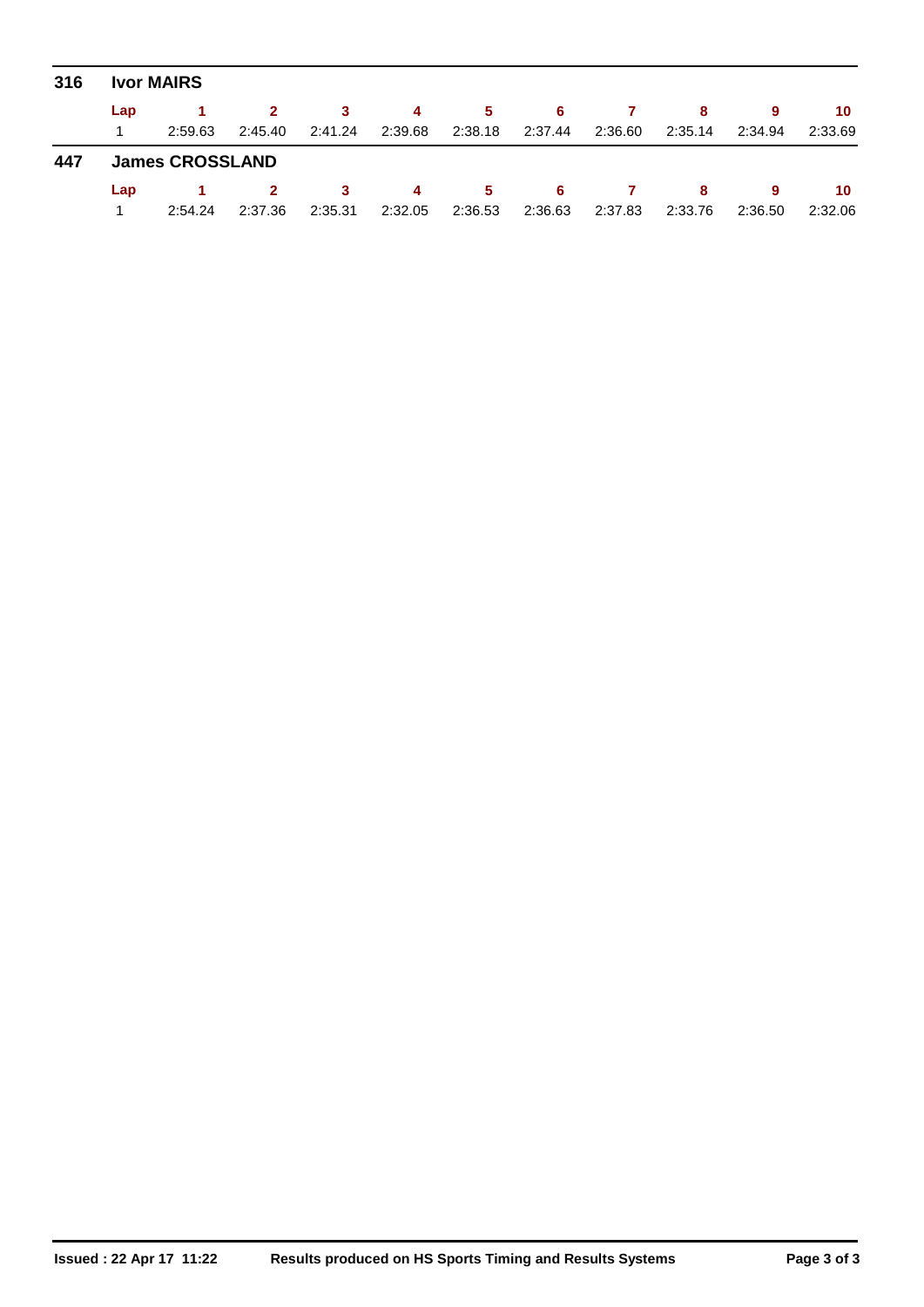## **E** GRI  $\pmb{\mathrm{R}}$

**Race 5**

### **Cartek Roadsports Series**

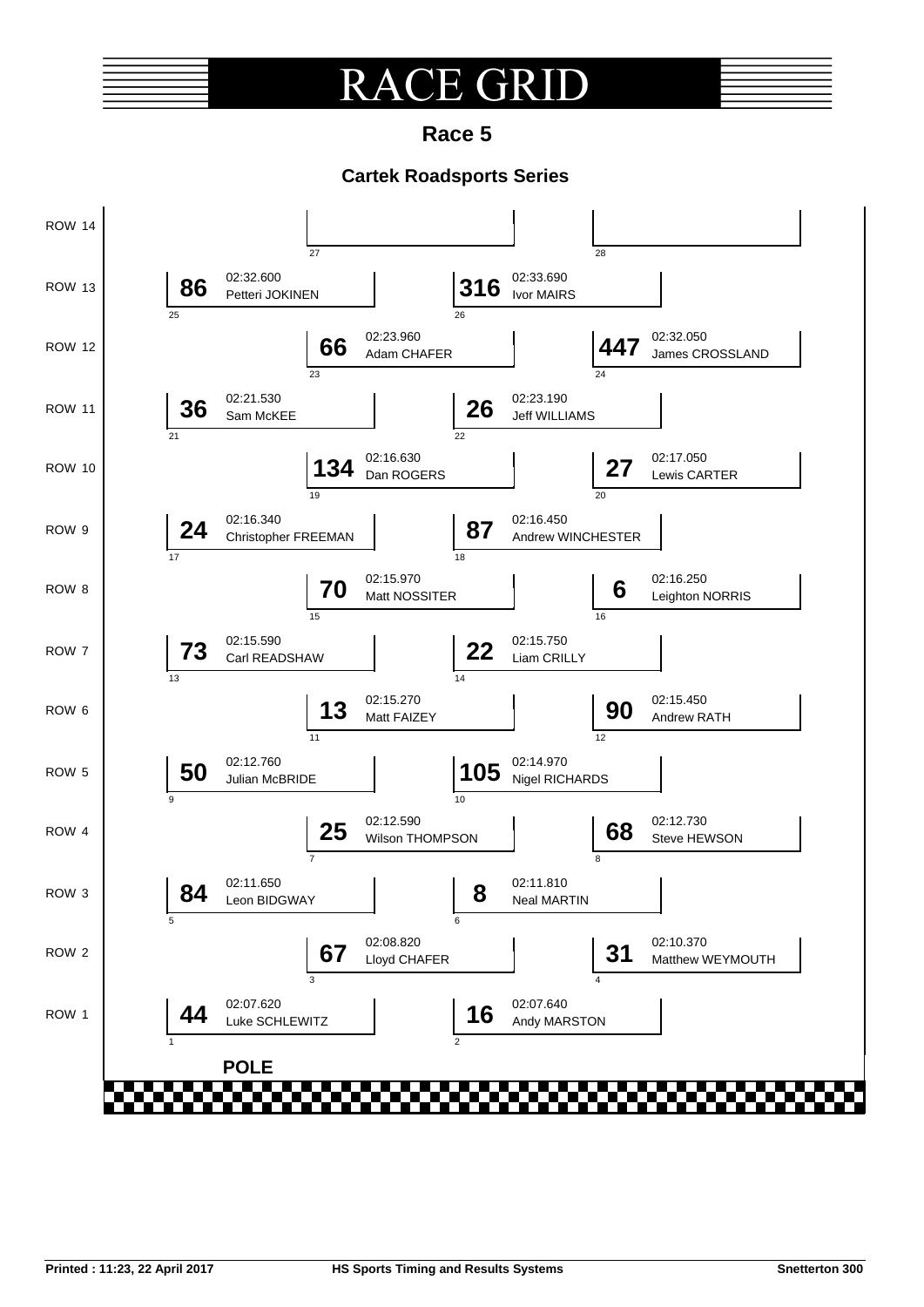

**Provisional Results - Race 5**

| ΡI           | No                    | <b>CI</b> | Name                                               | Car                       | Laps        | Time     | Behind     | MPH | Best Lap on MPH |    |           |
|--------------|-----------------------|-----------|----------------------------------------------------|---------------------------|-------------|----------|------------|-----|-----------------|----|-----------|
| $\mathbf{1}$ | 44                    | A         | Luke SCHLEWITZ/Neil PRIMROSE                       | <b>BMW 135D</b>           | 20          | 45:41.30 |            |     | 77.98 2:07.67   | 4  | 83.72     |
| $\mathbf{2}$ | 16                    | A         | <b>Andy MARSTON/Brett EVANS</b>                    | <b>BMW E46 M3</b>         | 20          | 46:03.57 | 22.27      |     | 77.35 2:07.80   | 8  | 83.63     |
| 3            | 67                    | A         | <b>Lloyd CHAFER</b>                                | <b>BMW E36 M3</b>         | 20          | 46:48.65 | 1:07.35    |     | 76.11 2:09.20   | 8  | 82.73     |
| 4            | 31                    | A         | <b>Matthew WEYMOUTH</b>                            | <b>BMW E36 M3</b>         | 20          | 46:52.65 | 1:11.35    |     | 76.00 2:09.73   | 10 | 82.39     |
| 5            | 105                   | В         | <b>Nigel RICHARDS</b>                              | <b>BMW E36 M3</b>         | 20          | 47:27.32 | 1:46.02    |     | 75.08 2:11.68   | 17 | 81.17     |
| 6            | 8                     | B         | <b>Neal MARTIN</b>                                 | <b>Honda Civic</b>        | 20          | 47:28.44 | 1:47.14    |     | 75.05 2:11.80   | 14 | 81.10     |
| 7            | 73                    | A         | <b>Carl READSHAW</b>                               | <b>BMW E46 M3</b>         | 20          | 47:40.24 | 1:58.94    |     | 74.74 2:11.11   | 17 | 81.52     |
| 8            | 25                    | в         | <b>Wilson THOMPSON/Robert</b><br><b>THOMPSON</b>   | <b>BMW M235i Cip</b>      | 20          | 47:48.65 | 2:07.35    |     | 74.52 2:12.41   | 18 | 80.72     |
| 9            | 50                    | A         | <b>Julian McBRIDE</b>                              | <b>BMW E46 M3</b>         | 20          | 47:56.84 | 2:15.54    |     | 74.31 2:11.59   | 14 | 81.23     |
| 10           | 68                    | в         | <b>Steve HEWSON</b>                                | Peugeot 106 GTi           | 20          | 48:03.38 | 2:22.08    |     | 74.14 2:12.18   | 12 | 80.86     |
| 11           | 22                    | C         | <b>Liam CRILLY</b>                                 | Maxda RX8                 | 19          | 46:11.41 | 1 Lap      |     | 73.28 2:16.50   | 15 | 78.30     |
| 12           | 13                    | B         | <b>Matt FAIZEY</b>                                 | Porsche 968               | 19          | 46:19.78 | 1 Lap      |     | 73.06 2:15.16   | 17 | 79.08     |
| 13           | 70                    | C         | <b>Matt NOSSITER</b>                               | <b>BMW E36 328i</b>       | 19          | 46:24.69 | 1 Lap      |     | 72.93 2:15.46   | 12 | 78.90     |
| 14           | 27                    | C         | <b>Lewis CARTER</b>                                | <b>BMW 330</b>            | 19          | 46:30.77 | 1 Lap      |     | 72.77 2:16.13   | 15 | 78.52     |
| 15           | 87                    | C         | <b>Andrew WINCHESTER/Josh ORR</b>                  | <b>BMW E36 Compact</b>    | 19          | 46:37.95 | 1 Lap      |     | 72.58 2:17.73   | 9  | 77.60     |
| 16           | 24                    | C         | <b>Christopher FREEMAN/Johnny</b><br><b>MUNDAY</b> | <b>Honda Civic Type R</b> | 19          | 46:45.03 | 1 Lap      |     | 72.40 2:15.61   | 9  | 78.82     |
| 17           | 134                   | С         | Dan ROGERS                                         | Mazda MX5                 | 19          | 46:47.25 | 1 Lap      |     | 72.34 2:17.45   | 17 | 77.76     |
| 18           | 26                    | C         | <b>Jeff WILLIAMS</b>                               | Ginatta G20               | 18          | 45:53.02 | 2 Laps     |     | 69.88 2:21.83   | 6  | 75.36     |
| 19           | 36                    | D         | <b>Sam McKEE/James LEWIS-BARNED</b>                | <b>BMW E36 328i</b>       | 18          | 46:04.70 | 2 Laps     |     | 69.59 2:21.84   | 8  | 75.36     |
| 20           | 66                    | D         | <b>Adam CHAFER</b>                                 | Peugeot 206 GTi           | 18          | 47:32.38 | 2 Laps     |     | 67.45 2:22.61   | 5  | 74.95     |
| 21           | 447                   | D         | <b>James CROSSLAND</b>                             | Toyota MR2                | 17          | 46:39.62 | 3 Laps     |     | 64.90 2:27.90   | 11 | 72.27     |
| 22           | 316                   | D         | <b>Ivor MAIRS</b>                                  | <b>BMW E36 Compact</b>    | 17          | 48:01.74 | 3 Laps     |     | 63.05 2:33.06   | 10 | 69.83     |
|              | <b>Not-Classified</b> |           |                                                    |                           |             |          |            |     |                 |    |           |
|              | 86                    | C         | <b>Petteri JOKINEN</b>                             | <b>Mini Cooper S</b>      | 17          | 42:19.99 | <b>DNF</b> |     | 71.54 2:17.57   | 6  | 77.69     |
|              | 84                    | в         | <b>Leon BIDGWAY/Andy</b><br><b>CHAPMAN</b>         | <b>Toyota MR2 Turbo</b>   | 8           | 21:40.70 | <b>DNF</b> |     | 65.74 2:17.39   | 6  | 77.80     |
|              | <b>Exclusions</b>     |           |                                                    |                           |             |          |            |     |                 |    |           |
|              | 90                    | A         | <b>Andrew RATH/Ben SHARICH</b>                     | <b>Lotus Exige S2</b>     | Eligibility |          |            |     |                 |    |           |
|              | <b>Non-Starters</b>   |           |                                                    |                           |             |          |            |     |                 |    |           |
|              | 6                     | в         | <b>Leighton NORRIS</b>                             | <b>Toyota Super GT</b>    |             |          |            |     |                 |    |           |
|              | <b>Fastest Lap</b>    |           |                                                    |                           |             |          |            |     |                 |    |           |
|              | 44                    | A         | <b>Luke SCHLEWITZ/Neil</b><br><b>PRIMROSE</b>      | <b>BMW 135D</b>           |             |          |            |     | 2:07.67         | 4  | 83.72 Rec |
|              | 105                   | в         | <b>Nigel RICHARDS</b>                              | <b>BMW E36 M3</b>         |             |          |            |     | 2:11.68         | 17 | 81.17 Rec |
|              | 70                    | C         | <b>Matt NOSSITER</b>                               | <b>BMW E36 328i</b>       |             |          |            |     | 2:15.46         | 12 | 78.90 Rec |
|              | 36                    | D         | <b>Sam McKEE/James LEWIS-</b><br><b>BARNED</b>     | <b>BMW E36 328i</b>       |             |          |            |     | 2:21.84         | 8  | 75.36     |

Time penalties for ETL - 24 & 66 - 5 seconds, 50 - 15 seconds

**Weather / Track:** 

| <b>Start Time: 15:18</b> | Snetterton 300 | 22 Apr 17 17:27                         |
|--------------------------|----------------|-----------------------------------------|
| <b>Clerk of Course:</b>  | Time Issued    | <b>IChief Timekeeper: Terry Stevens</b> |

**THESE RESULTS REMAIN PROVISIONAL FOR A MINIMUM OF 30 MINUTES FROM THE TIME OF ISSUE AND UNTIL ALL JUDICIAL AND TECHNICAL MATTERS HAVE BEEN SETTLED.**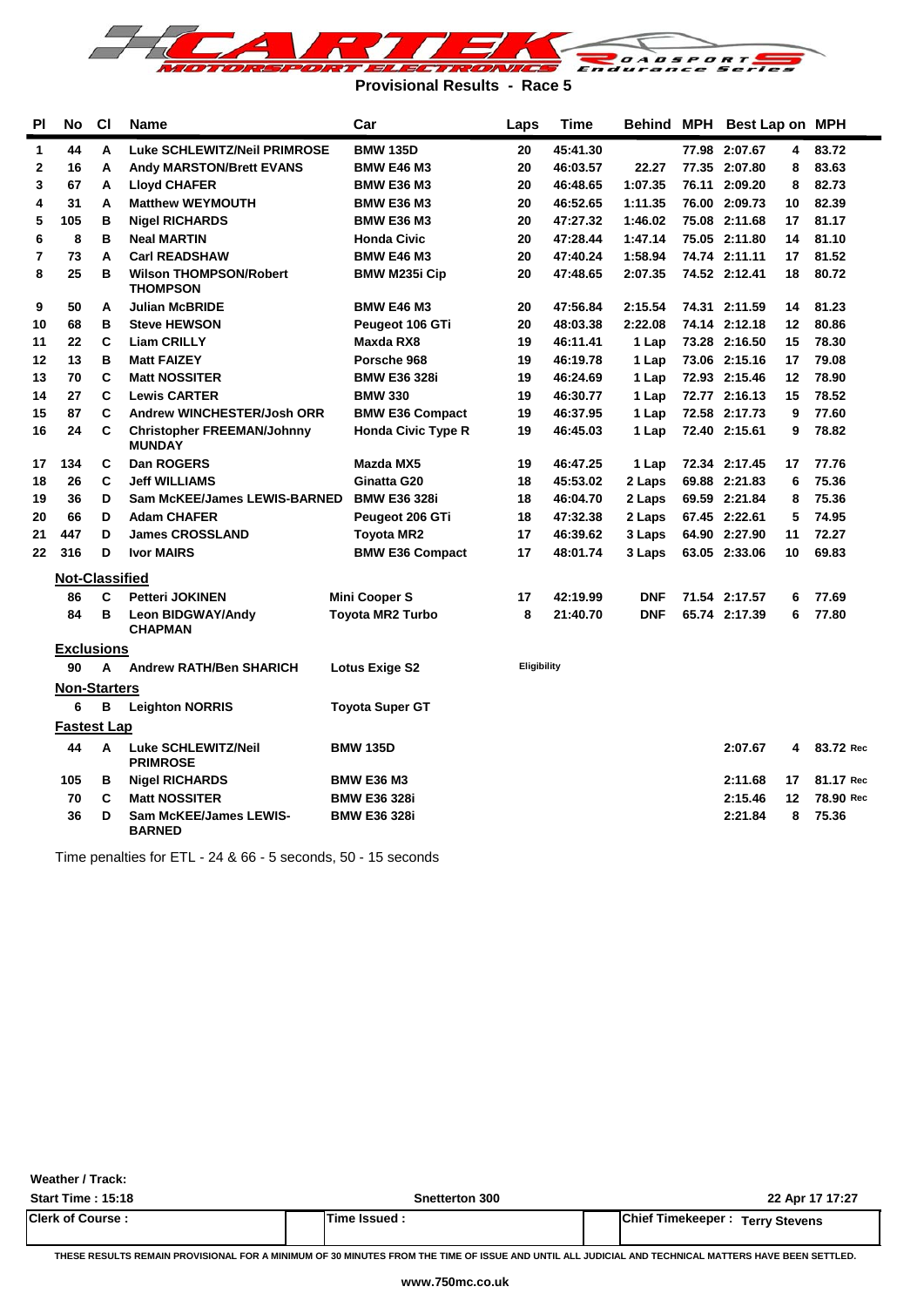# Lap Chart Cartek Roadsports Series - Race 5

|    | Lap 1       |    | Lap2        |     | Lap <sub>3</sub> |    | Lap 4        |    | Lap <sub>5</sub> |     | Lap6            |    | Lap 7           |    | Lap <sub>8</sub> |    | Lap <sub>9</sub> |    | Lap <sub>10</sub> |
|----|-------------|----|-------------|-----|------------------|----|--------------|----|------------------|-----|-----------------|----|-----------------|----|------------------|----|------------------|----|-------------------|
| No | Time        | No | Time        | No  | Time             | No | Time         | No | Time             | No. | Time            | No | Time            | No | Time             | No | Time             | No | Time              |
|    | 16 3:22.08  |    | 16 5:31.69  |     | 16 7:40.56       |    | 16 9:48.98   |    | 16 11:58.43      |     | 16 14:06.78     |    | 16 16:15.34     |    | 16 18:23.14      |    | 16 20:31.41      |    | 16 22:39.77       |
|    | 44 3:25.12  |    | 44 5:35.05  | 44  | 7:44.06          | 44 | 9:51.73      |    | 44 12:02.01      |     | 44 14:10.17     |    | 44 16:18.30     |    | 44 18:26.50      |    | 44 20:34.18      |    | 44 22:42.97       |
|    | 31 3:28.13  |    | 31 5:40.82  |     |                  |    | 10:04.36     |    | 447 12:03.35 *1  |     | 316 14:10.71 *1 |    | 31 16:38.01     |    | 25 18:39.79 *1   |    | 68 20:51.90 *1   |    | 36 22:45.11 *1    |
|    |             |    |             | 31  | 7:53.01          | 31 |              |    |                  |     |                 |    |                 |    |                  |    |                  |    |                   |
|    | 25 3:29.80  |    | 25 5:44.18  |     | 90 7:59.47       |    | 67 10:09.40  |    | 31 12:15.79      |     | 31 14:26.63     |    | 67 16:40.00     |    | 31 18:48.08      |    | 31 20:59.53      |    | 26 22:47.81 *1    |
|    | 68 3:31.36  |    | 68 5:46.18  | 67  | 7:59.57          |    | 90 10:12.29  |    | 67 12:18.69      |     | 67 14:29.13     |    | 316 16:46.66 *1 |    | 67 18:49.20      | 67 | 20:59.84         |    | 50 23:03.69 *1    |
|    | 90 3:32.15  |    | 90 5:46.90  | 68  | 8:01.57          |    | 68 10:17.60  |    | 90 12:25.77      |     | 447 14:38.29 *1 |    | 90 16:53.96     |    | 134 19:01.44 *1  |    | 25 21:01.80 *1   |    | 68 23:07.69 *1    |
|    | 8 3:33.84   |    | 67 5:48.84  |     | 105 8:04.82      |    | 105 10:18.57 |    | 68 12:32.95      |     | 90 14:38.92     |    | 68 17:03.22     |    | 27 19:03.81 *1   |    | 70 21:17.18 *1   |    | 31 23:09.26       |
|    | 105 3:34.32 | 8  | 5:50.53     | 8   | 8:06.62          |    | 8 10:21.51   |    | 105 12:32.97     |     | 68 14:47.85     |    | 8 17:04.31      |    | 90 19:08.65      |    | 27 21:23.98 *1   |    | 67 23:09.60       |
|    | 67 3:34.51  |    | 105 5:50.75 | 25  | 8:09.69          |    | 25 10:25.93  |    | 8 12:36.19       |     | 8 14:50.23      |    | 105 17:07.42    |    | 8 19:17.19       |    | 134 21:25.18 *1  |    | 25 23:17.90 *1    |
|    | 13 3:36.32  |    | 13 5:55.90  |     | 50 8:14.21       |    | 50 10:27.20  |    | 50 12:40.12      |     | 105 14:52.14    |    | 50 17:07.60     |    | 316 19:21.82 *1  |    | 447 21:25.56 *2  |    | 316 23:20.75 *2   |
|    | 22 3:37.80  |    | 22 5:56.11  |     | 22 8:14.86       |    | 22 10:32.22  |    | 25 12:41.61      |     | 50 14:53.43     |    | 447 17:13.35 *1 |    | 50 19:23.46      |    | 90 21:26.02      |    | 70 23:38.51 *1    |
|    | 87 3:38.14  |    | 87 5:56.32  | 87  | 8:15.39          |    | 87 10:33.17  |    | 22 12:49.90      |     | 25 14:56.03     |    | 73 17:18.65     |    | 105 19:24.47     |    | 8 21:29.73       |    | 90 23:40.66       |
|    | 50 3:38.33  |    | 50 5:56.56  |     | 13 8:17.14       |    | 73 10:34.08  |    | 73 12:49.93      |     | 73 15:03.93     |    | 22 17:24.95     |    | 73 19:32.95      |    | 105 21:38.67     |    | 27 23:40.80 *1    |
|    | 27 3:39.39  |    | 27 5:57.41  | 73  | 8:17.55          |    | 13 10:36.27  |    | 87 12:51.34      |     | 22 15:07.65     |    | 13 17:27.17     |    | 66 19:33.84 *1   |    | 84 21:40.70 *1   |    | 134 23:44.02 *1   |
|    | 73 3:40.04  |    | 73 5:58.18  | 27  | 8:18.52          |    | 27 10:36.61  |    | 13 12:54.27      |     | 87 15:09.15     |    | 87 17:27.88     |    | 22 19:41.55      |    | 73 21:48.44      |    | 447 24:03.70 *2   |
|    | 84 3:41.60  |    | 84 6:01.02  |     | 84 8:21.00       |    | 24 10:39.28  |    | 27 12:54.64      |     | 13 15:10.71     |    | 24 17:31.75     |    | 13 19:44.98      |    | 22 21:59.07      |    | 22 24:16.80       |
|    | 134 3:41.99 |    | 24 6:01.89  | 24  | 8:21.16          |    | 84 10:40.61  |    | 24 12:57.50      |     | 27 15:11.67     |    | 84 17:34.48     |    | 87 19:45.78      |    | 13 22:01.14      |    | 13 24:17.27       |
|    | 24 3:42.19  |    | 134 6:02.95 |     | 134 8:22.38      |    | 134 10:41.44 |    | 84 12:59.37      |     | 24 15:15.01     |    | 70 17:35.36     |    | 24 19:48.55      |    | 87 22:03.51      |    | 24 24:20.48       |
|    | 70 3:43.50  |    | 70 6:03.25  |     | 70 8:23.27       |    | 70 10:42.29  |    | 70 13:00.12      |     | 84 15:16.76     |    | 86 17:37.45     |    | 86 19:55.92      |    | 66 22:04.10 *1   |    | 66 24:29.07 *1    |
|    | 26 3:44.37  |    | 86 6:05.79  | 86  | 8:25.40          |    | 86 10:44.51  |    | 134 13:01.06     |     | 70 15:17.55     |    | 36 18:01.35     |    | 36 20:23.19      |    | 24 22:04.16      |    | 86 24:31.85       |
|    | 36 3:45.23  |    | 26 6:07.70  | 36  | 8:31.21          |    | 36 10:53.86  |    | 86 13:02.31      |     | 134 15:18.73    |    | 26 18:02.04     |    | 26 20:24.47      |    | 86 22:13.73      |    |                   |
|    | 86 3:45.23  |    | 36 6:08.50  |     | 26 8:32.05       |    | 26 10:54.77  |    | 36 13:16.80      |     | 86 15:19.88     |    |                 |    |                  |    |                  |    |                   |
|    | 66 3:45.88  |    | 66 6:10.08  | 66  | 8:32.77          |    | 66 10:55.39  |    | 26 13:17.35      |     | 36 15:38.68     |    |                 |    |                  |    |                  |    |                   |
|    | 316 3.51.12 |    | 316 6:25.56 | 447 | 9:02.05          |    | 316 11:36.90 |    | 66 13:18.00      |     | 26 15:39.18     |    |                 |    |                  |    |                  |    |                   |
|    | 447 3:52.33 |    | 447 6:25.89 |     | 316 9:03.17      |    |              |    |                  |     | 66 15:45.16     |    |                 |    |                  |    |                  |    |                   |
|    |             |    |             |     |                  |    |              |    |                  |     |                 |    |                 |    |                  |    |                  |    |                   |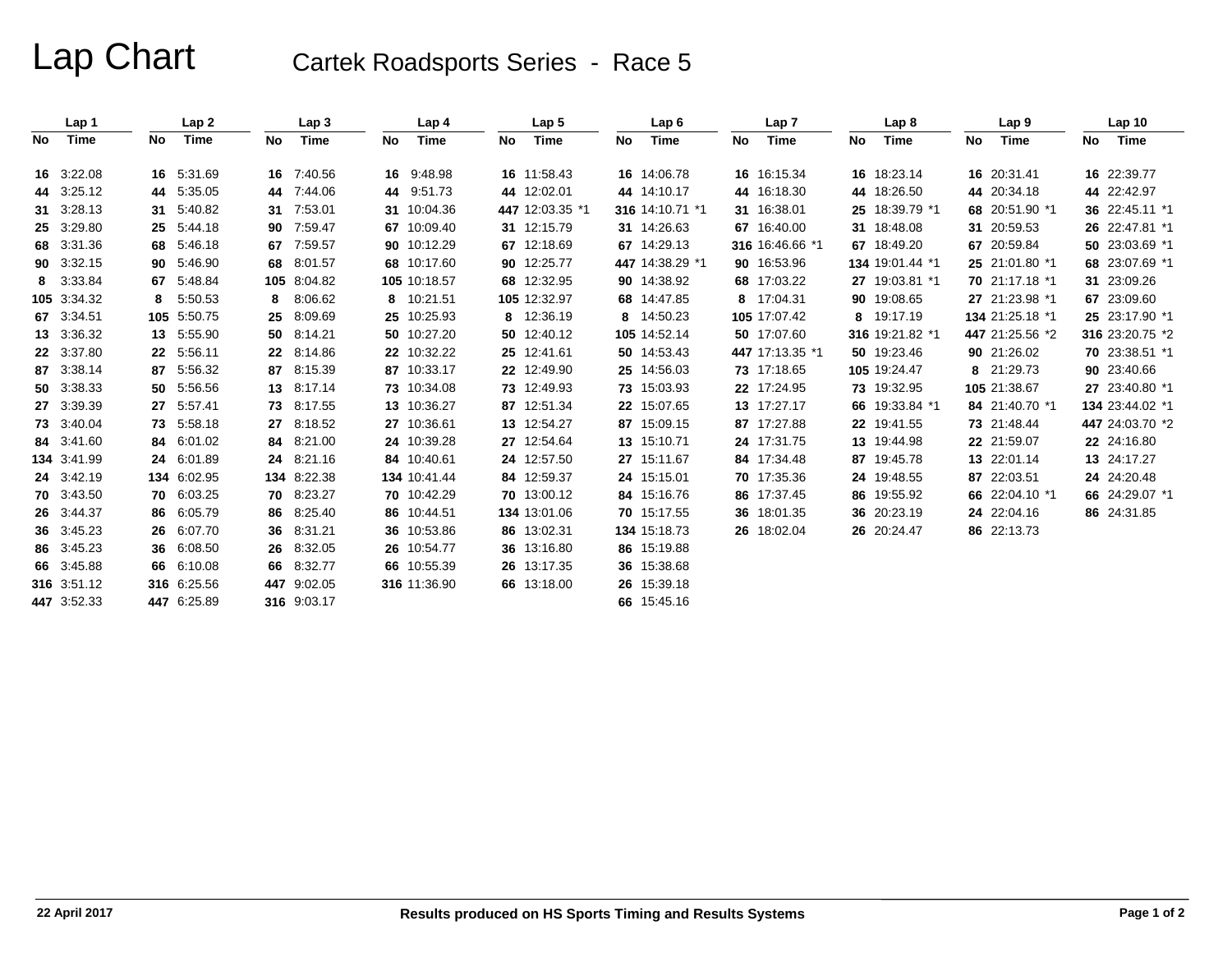# Lap Chart Cartek Roadsports Series - Race 5

| Lap 11          | Lap 12          | Lap <sub>13</sub> | Lap <sub>14</sub> | Lap <sub>15</sub> | Lap <sub>16</sub> | Lap 17          | Lap <sub>18</sub> | Lap <sub>19</sub> | Lap 20          |
|-----------------|-----------------|-------------------|-------------------|-------------------|-------------------|-----------------|-------------------|-------------------|-----------------|
| Time<br>No      | Time<br>No.     | Time<br>No        | Time<br>No        | Time<br>No        | Time<br>No        | No<br>Time      | Time<br>No        | Time<br>No        | Time<br>No      |
| 16 24:48.83     | 44 28:24.80     | 44 30:34.02       | 44 32:44.60       | 44 34:54.67       | 44 37:03.20       | 44 39:11.97     | 44 41:21.98       | 44 43:31.79       | 44 45:41.30     |
| 105 25:13.29 *1 | 316 28:30.98 *2 | 134 30:38.84 *1   | 87 32:45.45 *1    | 13 34:54.83 *1    | 66 37:06.95 *2    | 22 39:19.59 *1  | 22 41:36.33 *1    | 90 43:31.81 *1    | 90 45:49.54 *1  |
| 8 25:14.40 *1   | 16 28:32.73     | 86 30:46.62 *1    | 70 32:45.74 *1    | 70 35:02.15 *1    | 13 37:10.67 *1    | 13 39:26.67 *1  | 447 41:39.41 *3   | 36 43:41.10 *2    | 26 45:53.02 *2  |
| 68 25:22.58 *1  | 26 29:02.53 *1  | 16 30:49.43       | 27 32:50.26 *1    | 87 35:03.95 *1    | 70 37:17.68 *1    | 16 39:33.55     | 13 41:41.83 *1    | 16 43:53.54       | 16 46:03.57     |
| 50 25:24.33 *1  | 447 29:04.75 *2 | 316 31:04.91 *2   | 24 32:54.27 *1    | 27 35:06.91 *1    | 87 37:22.06 *1    | 70 39:34.09 *1  | 16 41:44.15       | 22 43:53.65 *1    | 36 46:04.70 *2  |
| 73 25:27.38 *1  | 67 29:05.39     | 67 31:16.05       | 134 32:56.31 *1   | 16 35:13.27       | 27 37:23.04 *1    | 27 39:40.23 *1  | 70 41:51.27 *1    | 13 44:02.72 *1    | 22 46:11.41 *1  |
| 25 25:32.14 *1  | 31 29:05.79     | 31 31:17.97       | 16 33:01.88       | 24 35:13.71 *1    | 16 37:23.07       | 87 39:41.80 *1  | 27 41:57.00 *1    | 70 44:07.94 *1    | 13 46:19.78 *1  |
| 87 25:44.44 *1  | 66 29:19.31 *1  | 26 31:26.11 *1    | 86 33:04.35 *1    | 134 35:15.21 *1   | 24 37:32.97 *1    | 24 39:51.17 *1  | 87 41:59.98 *1    | 447 44:08.68 *3   | 70 46:24.69 *1  |
| 70 25:57.14 *1  | 36 29:20.18 *1  | 447 31:32.65 *2   | 67 33:26.58       | 86 35:23.81 *1    | 134 37:34.22 *1   | 134 39:52.28 *1 | 24 42:08.32 *1    | 27 44:13.53 *1    | 27 46:30.77 *1  |
| 316 25:57.92 *2 | 105 29:44.59    | 36 31:42.70 *1    | 31 33:28.77       | 67 35:38.30       | 86 37:42.27 *1    | 67 40:00.02     | 134 42:09.73 *1   | 87 44:18.31 *1    | 87 46:37.95 *1  |
| 27 25:58.20 *1  | 90 29:45.34     | 105 31:58.25      | 316 33:38.86 *2   | 31 35:39.95       | 67 37:49.59       | 31 40:00.27     | 67 42:10.51       | 24 44:24.34 *1    | 447 46:39.62 *3 |
| 134 26:02.25 *1 | 8 29:46.79      | 8 32:00.21        | 26 33:49.74 *1    | 316 36:12.98 *2   | 31 37:50.02       | 86 40:00.79 *1  | 316 42:10.63 *3   | 67 44:27.20       | 24 46:45.03 *1  |
| 44 26:12.33     | 68 29:47.59     | 68 32:01.45       | 447 34:05.06 *2   | 26 36:13.84 *1    | 105 38:38.18      | 66 40:07.44 *2  | 31 42:13.68       | 134 44:29.02 *1   | 134 46:47.25 *1 |
| 447 26:34.18 *2 | 50 29:48.38     | 50 32:02.68       | 36 34:05.77 *1    | 105 36:24.22      | 8 38:40.15        | 105 40:49.86    | 86 42:19.99 *1    | 31 44:35.21       | 67 46:48.65     |
| 13 26:34.40     | 73 30:00.63     | 90 32:04.72       | 8 34:12.01        | 8 36:26.51        | 68 38:40.87       | 8 40:52.23      | 66 42:34.92 *2    | 66 45:01.68 *2    | 31 46:52.65     |
| 26 26:35.78 *1  | 25 30:01.65     | 73 32:13.94       | 105 34:12.07      | 68 36:27.35       | 50 38:41.52       | 68 40:53.75     | 105 43:02.68      | 316 45:02.44 *3   | 105 47:27.32    |
| 36 26:48.83 *1  | 22 30:12.96     | 66 32:15.24 *1    | 68 34:13.80       | 50 36:27.63       | 26 38:41.67 *1    | 50 40:54.32     | 8 43:04.29        | 105 45:14.81      | 8 47:28.44      |
| 67 26:50.30     | 13 30:18.99     | 25 32:15.91       | 50 34:14.27       | 36 36:31.84 *1    | 73 38:49.44       | 73 41:00.55     | 68 43:06.51       | 8 45:16.28        | 66 47:32.38 *2  |
| 31 26:51.25     | 87 30:26.25     | 22 32:29.85       | 90 34:22.45       | 73 36:37.38       | 36 38:55.02 *1    | 26 41:05.11 *1  | 50 43:07.18       | 50 45:26.65       | 73 47:40.24     |
| 66 26:53.05 *1  | 70 30:28.90     | 13 32:37.86       | 73 34:25.63       | 447 36:38.66 *2   | 25 38:55.99       | 25 41:09.19     | 73 43:11.98       | 73 45:26.84       | 25 47:48.65     |
| 90 27:21.78     | 27 30:33.07     |                   | 25 34:29.34       | 90 36:39.56       | 90 38:57.90       | 90 41:15.01     | 25 43:21.60       | 68 45:27.62       | 50 47:56.84     |
| 105 27:31.34    | 24 30:33.48     |                   | 66 34:42.18 *1    | 25 36:42.12       | 447 39:09.22 *2   | 36 41:18.50 *1  | 26 43:28.76 *1    | 25 45:35.01       | 316 48:01.74 *3 |
| 8 27:34.41      |                 |                   | 22 34:46.52       | 22 37:03.02       | 316 39:10.68 *2   |                 |                   |                   | 68 48:03.38     |
| 68 27:35.41     |                 |                   |                   |                   |                   |                 |                   |                   |                 |
| 50 27:36.09     |                 |                   |                   |                   |                   |                 |                   |                   |                 |
| 73 27:46.23     |                 |                   |                   |                   |                   |                 |                   |                   |                 |
| 25 27:46.88     |                 |                   |                   |                   |                   |                 |                   |                   |                 |
| 22 27:51.94     |                 |                   |                   |                   |                   |                 |                   |                   |                 |

**24** 28:08.71 **70** 28:13.44

**87** 28:07.33

**27** 28:15.41 **134** 28:20.45

**86** 28:23.85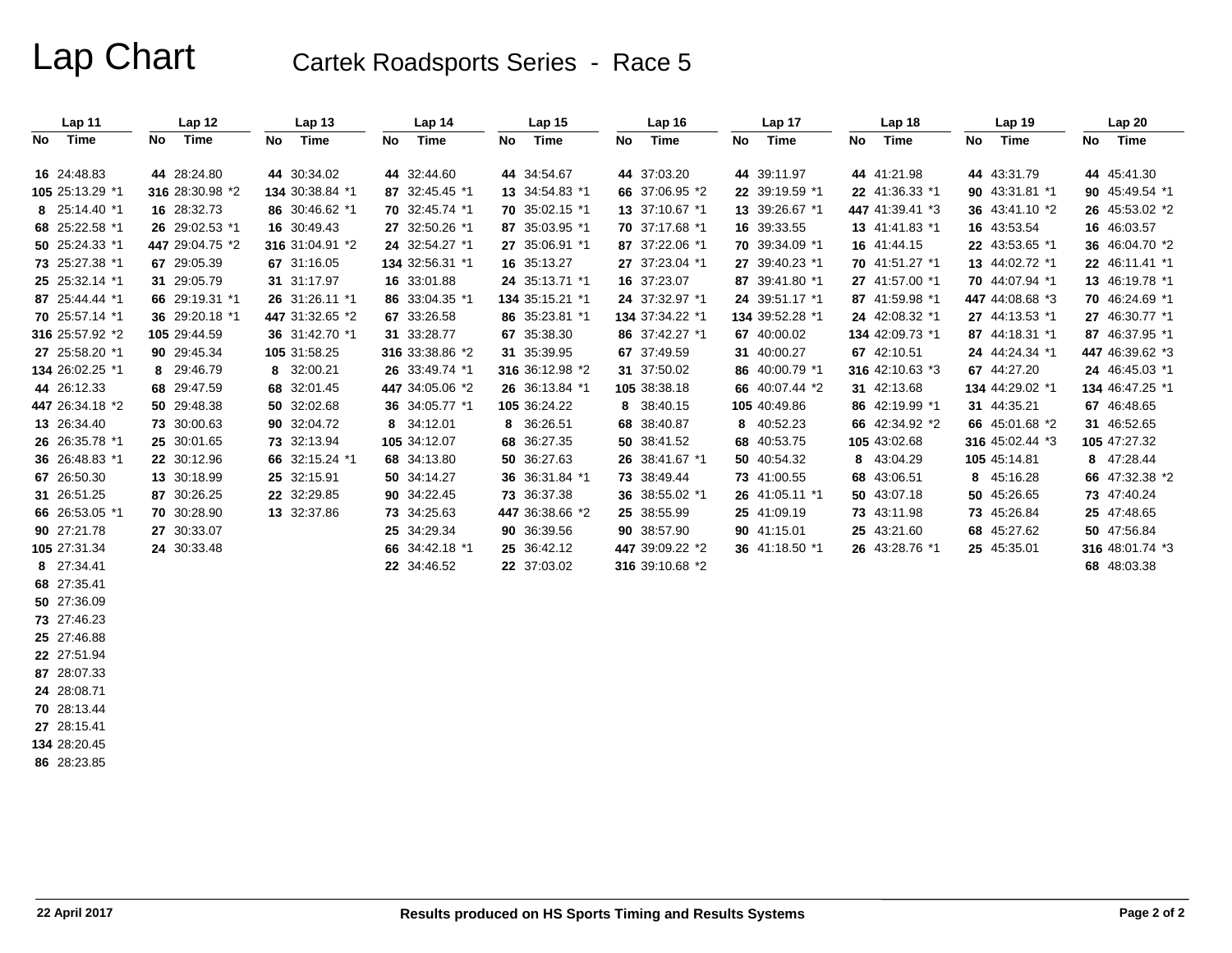# **Cartek Roadsports Series**

## **LAP TIMES - Race 5**

| 8  |                        | <b>Neal MARTIN</b>         |                |                         |                         |                 |                                   |                |                           |                            |                             |
|----|------------------------|----------------------------|----------------|-------------------------|-------------------------|-----------------|-----------------------------------|----------------|---------------------------|----------------------------|-----------------------------|
|    | Lap                    | $\sim$ 1.                  | $2^{\circ}$    | $\overline{\mathbf{3}}$ | $\overline{\mathbf{4}}$ | 5 <sub>1</sub>  | $\overline{6}$ and $\overline{7}$ |                | 8                         | $\overline{9}$             | $\overline{10}$             |
|    | $1 \quad$              | 3:33.84                    | 2:16.69        | 2:16.09                 | 2:14.89                 | 2:14.68         | 2:14.04                           | 2:14.08        | 2:12.88                   | 2:12.54                    | 3:44.67                     |
|    | 11                     | 2:20.01                    | 2:12.38        | 2:13.42                 | 2:11.80                 | 2:14.50         | 2:13.64                           | 2:12.08        | 2:12.06                   | 2:11.99                    | 2:12.16                     |
| 13 |                        | <b>Matt FAIZEY</b>         |                |                         |                         |                 |                                   |                |                           |                            |                             |
|    | Lap                    | $\sim$ 1                   | 2 <sup>1</sup> | $\sim$ 3                | $\overline{4}$          | 5 <sup>5</sup>  | $\overline{\phantom{0}}$ 6        | $\overline{7}$ | 8                         | $9^{\circ}$                | $\overline{10}$             |
|    | $1 \quad \Box$         | 3:36.32                    | 2:19.58        | 2:21.24                 | 2:19.13                 | 2:18.00         | 2:16.44                           | 2:16.46        | 2:17.81                   | 2:16.16                    | 2:16.13                     |
|    | 11                     | 2:17.13                    | 3:44.59        | 2:18.87                 | 2:16.97                 | 2:15.84         | 2:16.00                           | 2:15.16        | 2:20.89                   | 2:17.06                    |                             |
| 16 |                        | <b>Andy MARSTON</b>        |                |                         |                         |                 |                                   |                |                           |                            |                             |
|    | Lap                    | $\sim$ 1                   | $\mathbf{2}$   | $\overline{\mathbf{3}}$ |                         | 4 5 6           |                                   | $\overline{7}$ | 8                         | - 9                        | $\overline{\phantom{0}}$ 10 |
|    | $1 \quad \blacksquare$ | 3:22.08                    | 2:09.61        | 2:08.87                 | 2:08.42                 | 2:09.45         | 2:08.35                           | 2:08.56        | 2:07.80                   | 2:08.27                    | 2:08.36                     |
|    |                        | 11 2:09.06                 | 3:43.90        | 2:16.70                 | 2:12.45                 | 2:11.39         | 2:09.80                           | 2:10.48        | 2:10.60                   | 2:09.39                    | 2:10.03                     |
| 22 |                        | <b>Liam CRILLY</b>         |                |                         |                         |                 |                                   |                |                           |                            |                             |
|    | Lap                    | $\sim$ 1                   | 2 <sup>7</sup> | $\sim$ 3                | $\overline{\mathbf{4}}$ | 5 <sub>1</sub>  | 6                                 | $\overline{7}$ | 8                         | $\overline{\phantom{a}}$ 9 | $\overline{10}$             |
|    | $1 \quad \Box$         | 3:37.80                    | 2:18.31        | 2:18.75                 | 2:17.36                 | 2:17.68         | 2:17.75                           | 2:17.30        | 2:16.60                   | 2:17.52                    | 2:17.73                     |
|    | 11                     | 3:35.14                    | 2:21.02        | 2:16.89                 | 2:16.67                 | 2:16.50         | 2:16.57                           | 2:16.74        | 2:17.32                   | 2:17.76                    |                             |
| 24 |                        | <b>Christopher FREEMAN</b> |                |                         |                         |                 |                                   |                |                           |                            |                             |
|    | Lap                    | $\sim$ $-1$                | $\mathbf{2}$   | 3 <sup>7</sup>          | $\overline{\mathbf{4}}$ |                 | $5 \t\t 6$                        | $\overline{7}$ | 8                         | - 9                        | $\overline{\phantom{0}}$ 10 |
|    | $1 \quad \blacksquare$ | 3:42.19                    | 2:19.70        | 2:19.27                 | 2:18.12                 | 2:18.22         | 2:17.51                           | 2:16.74        | 2:16.80                   | 2:15.61                    | 2:16.32                     |
|    | 11                     | 3:48.23                    | 2:24.77        | 2:20.79                 | 2:19.44                 | 2:19.26         | 2:18.20                           | 2:17.15        | 2:16.02                   | 2:15.69                    |                             |
| 25 |                        | <b>Wilson THOMPSON</b>     |                |                         |                         |                 |                                   |                |                           |                            |                             |
|    | Lap                    | $\sim$ $\sim$ 1.           | 2 <sup>1</sup> | $\sim$ 3                | $\sim$ 4                | 5 <sub>1</sub>  | $\sim$ 6                          | $\overline{7}$ | 8                         | $9^{\circ}$                | $\overline{\phantom{0}}$ 10 |
|    |                        | 1 3:29.80                  | 2:14.38        | 2:25.51                 | 2:16.24                 | 2:15.68         | 2:14.42                           | 3:43.76        | 2:22.01                   | 2:16.10                    | 2:14.24                     |
|    | 11                     | 2:14.74                    | 2:14.77        | 2:14.26                 | 2:13.43                 | 2:12.78         | 2:13.87                           | 2:13.20        | 2:12.41                   | 2:13.41                    | 2:13.64                     |
| 26 |                        | <b>Jeff WILLIAMS</b>       |                |                         |                         |                 |                                   |                |                           |                            |                             |
|    |                        | <b>Lap</b><br>$\mathbf{1}$ | $\mathbf{2}$   | 3 <sup>1</sup>          | 4                       | 5 <sup>5</sup>  | $6^{\circ}$                       | $\mathbf{7}$   | 8                         | $\overline{9}$             | $\overline{\mathbf{10}}$    |
|    | $1 \quad \Box$         | 3:44.37                    | 2:23.33        | 2:24.35                 | 2:22.72                 | 2:22.58         | 2:21.83                           | 2:22.86        | 2:22.43                   | 2:23.34                    | 3:47.97                     |
|    | 11                     | 2:26.75                    |                | 2:23.58 2:23.63         | 2:24.10                 | 2:27.83         | 2:23.44                           | 2:23.65        | 2:24.26                   |                            |                             |
| 27 |                        | <b>Lewis CARTER</b>        |                |                         |                         |                 |                                   |                |                           |                            |                             |
|    |                        | Lap 1 2 3 4 5 6 7 8 9 10   |                |                         |                         |                 |                                   |                |                           |                            |                             |
|    | $1 \quad \Box$         | 3:39.39                    | 2:18.02        | 2:21.11                 | 2:18.09                 | 2:18.03         | 2:17.03                           | 3:52.14        | 2:20.17                   | 2:16.82                    | 2:17.40                     |
|    |                        | 11 2:17.21                 | 2:17.66        | 2:17.19                 | 2:16.65                 | 2:16.13         | 2:17.19                           | 2:16.77        | 2:16.53                   | 2:17.24                    |                             |
| 31 |                        | <b>Matthew WEYMOUTH</b>    |                |                         |                         |                 |                                   |                |                           |                            |                             |
|    | Lap                    | $\sim$ $-1$                | $\mathbf{2}$   | $\overline{\mathbf{3}}$ |                         |                 | 4 5 6 7 8 9 10                    |                |                           |                            |                             |
|    |                        | $1 \t3:28.13$              | 2:12.69        | 2:12.19                 |                         | 2:11.35 2:11.43 |                                   |                | 2:10.84  2:11.38  2:10.07 | 2:11.45                    | 2:09.73                     |
|    | 11                     | 3:41.99                    | 2:14.54        | 2:12.18                 | 2:10.80                 | 2:11.18         | 2:10.07                           | 2:10.25        | 2:13.41                   | 2:21.53                    | 2:17.44                     |
| 36 |                        | <b>Sam McKEE</b>           |                |                         |                         |                 |                                   |                |                           |                            |                             |
|    | Lap                    | $\sim$ $-1$                |                |                         |                         |                 | 2 3 4 5 6 7 8 9 10                |                |                           |                            |                             |
|    | $1 \quad \Box$         | 3:45.23                    | 2:23.27        | 2:22.71                 | 2:22.65                 | 2:22.94         | 2:21.88                           | 2:22.67        | 2:21.84                   |                            | 2:21.92 4:03.72             |
|    | 11                     | 2:31.35                    | 2:22.52        | 2:23.07                 | 2:26.07                 | 2:23.18         | 2:23.48                           | 2:22.60        | 2:23.60                   |                            |                             |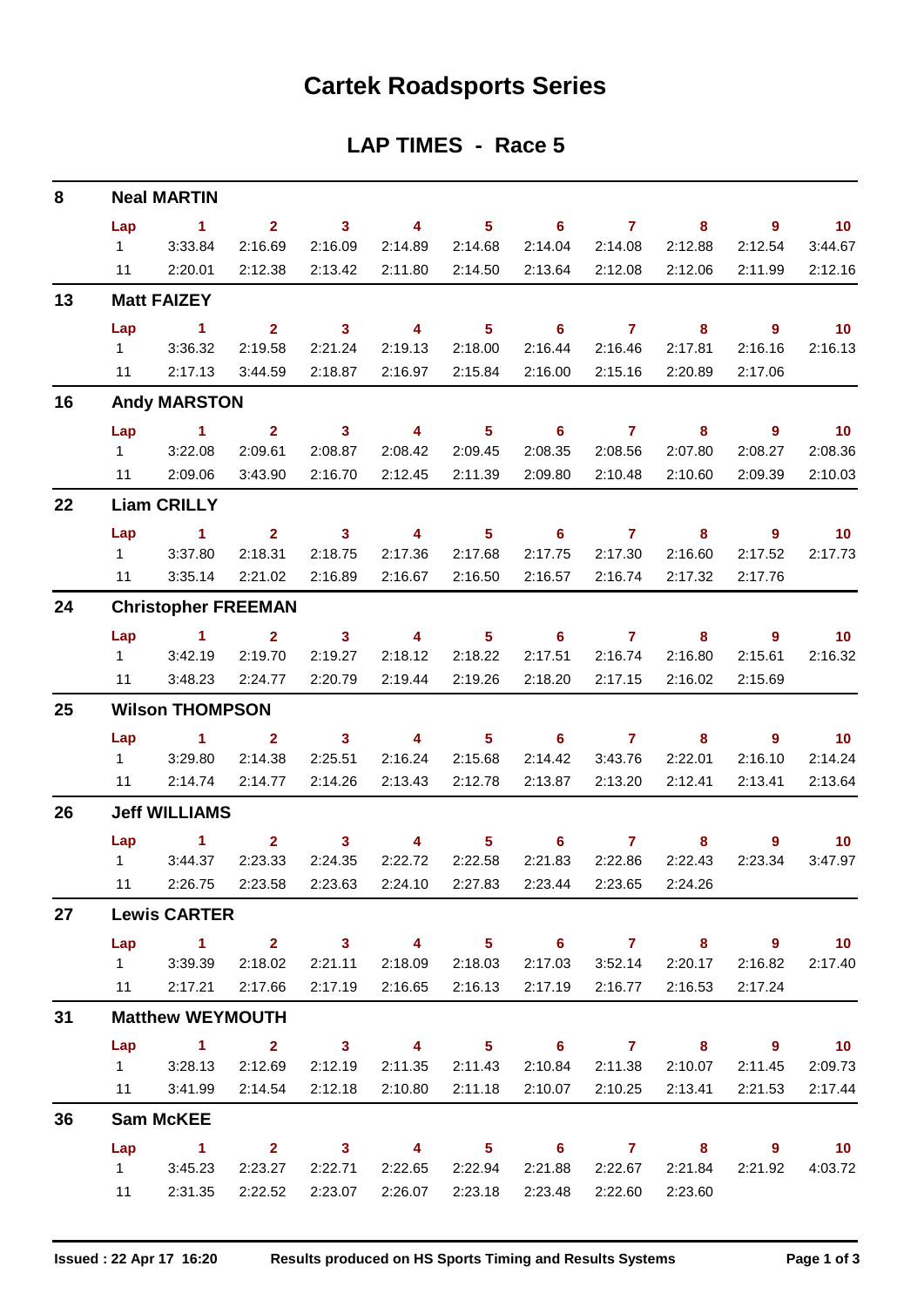| 44 |                | <b>Luke SCHLEWITZ</b>                                                              |             |                                                                                                                                                                                                                                                                                                                                                                                                                |                         |                                                                                                                                                                                                                                                                                                                                    |                                                  |                                                                                                                                                                                                                                                                                                                                    |                           |                            |                          |
|----|----------------|------------------------------------------------------------------------------------|-------------|----------------------------------------------------------------------------------------------------------------------------------------------------------------------------------------------------------------------------------------------------------------------------------------------------------------------------------------------------------------------------------------------------------------|-------------------------|------------------------------------------------------------------------------------------------------------------------------------------------------------------------------------------------------------------------------------------------------------------------------------------------------------------------------------|--------------------------------------------------|------------------------------------------------------------------------------------------------------------------------------------------------------------------------------------------------------------------------------------------------------------------------------------------------------------------------------------|---------------------------|----------------------------|--------------------------|
|    | Lap            | $\sim$ 1                                                                           | $2^{\circ}$ | $\sim$ 3                                                                                                                                                                                                                                                                                                                                                                                                       | $\sim$ 4 and $\sim$     |                                                                                                                                                                                                                                                                                                                                    | $5 \t\t 6 \t\t 7$                                |                                                                                                                                                                                                                                                                                                                                    | 8                         | $\overline{9}$             | $\overline{10}$          |
|    | $1 \quad \Box$ | 3:25.12                                                                            | 2:09.93     | 2:09.01                                                                                                                                                                                                                                                                                                                                                                                                        | 2:07.67                 | 2:10.28                                                                                                                                                                                                                                                                                                                            | 2:08.16                                          | 2:08.13                                                                                                                                                                                                                                                                                                                            | 2:08.20                   | 2:07.68                    | 2:08.79                  |
|    | 11             | 3:29.36                                                                            | 2:12.47     | 2:09.22                                                                                                                                                                                                                                                                                                                                                                                                        |                         | 2:10.58 2:10.07                                                                                                                                                                                                                                                                                                                    | 2:08.53                                          | 2:08.77                                                                                                                                                                                                                                                                                                                            | 2:10.01                   | 2:09.81                    | 2:09.51                  |
| 50 |                | <b>Julian McBRIDE</b>                                                              |             |                                                                                                                                                                                                                                                                                                                                                                                                                |                         |                                                                                                                                                                                                                                                                                                                                    |                                                  |                                                                                                                                                                                                                                                                                                                                    |                           |                            |                          |
|    | Lap            | $\sim$ 1                                                                           | $2^{\circ}$ | $\sim$ 3                                                                                                                                                                                                                                                                                                                                                                                                       | $\overline{\mathbf{4}}$ | $5 -$                                                                                                                                                                                                                                                                                                                              | $\overline{\phantom{0}}$ 6                       | $\overline{7}$                                                                                                                                                                                                                                                                                                                     | 8                         | $\overline{\phantom{a}}$ 9 | $\overline{10}$          |
|    |                | 1 3:38.33                                                                          | 2:18.23     | 2:17.65                                                                                                                                                                                                                                                                                                                                                                                                        | 2:12.99                 | 2:12.92                                                                                                                                                                                                                                                                                                                            |                                                  | 2:13.31 2:14.17                                                                                                                                                                                                                                                                                                                    | 2:15.86                   | 3:40.23                    | 2:20.64                  |
|    |                | 11 2:11.76                                                                         | 2:12.29     | 2:14.30                                                                                                                                                                                                                                                                                                                                                                                                        | 2:11.59                 | 2:13.36                                                                                                                                                                                                                                                                                                                            | 2:13.89                                          | 2:12.80                                                                                                                                                                                                                                                                                                                            | 2:12.86                   | 2:19.47                    | 2:15.19                  |
| 66 |                | <b>Adam CHAFER</b>                                                                 |             |                                                                                                                                                                                                                                                                                                                                                                                                                |                         |                                                                                                                                                                                                                                                                                                                                    |                                                  |                                                                                                                                                                                                                                                                                                                                    |                           |                            |                          |
|    | Lap            | $\sim$ 1                                                                           |             |                                                                                                                                                                                                                                                                                                                                                                                                                |                         |                                                                                                                                                                                                                                                                                                                                    | 2 3 4 5 6 7                                      |                                                                                                                                                                                                                                                                                                                                    | 8                         | 9                          | $\overline{10}$          |
|    |                | 13:45.88                                                                           | 2:24.20     | 2:22.69                                                                                                                                                                                                                                                                                                                                                                                                        | 2:22.62                 | 2:22.61                                                                                                                                                                                                                                                                                                                            | 2:27.16                                          | 3:48.68                                                                                                                                                                                                                                                                                                                            | 2:30.26                   | 2:24.97                    | 2:23.98                  |
|    | 11             | 2:26.26                                                                            | 2:55.93     | 2:26.94                                                                                                                                                                                                                                                                                                                                                                                                        | 2:24.77                 | 3:00.49                                                                                                                                                                                                                                                                                                                            |                                                  | 2:27.48 2:26.76                                                                                                                                                                                                                                                                                                                    | 2:25.70                   |                            |                          |
| 67 |                | <b>Lloyd CHAFER</b>                                                                |             |                                                                                                                                                                                                                                                                                                                                                                                                                |                         |                                                                                                                                                                                                                                                                                                                                    |                                                  |                                                                                                                                                                                                                                                                                                                                    |                           |                            |                          |
|    | Lap            | $\sim$ $\sim$ 1.                                                                   |             | $2 \qquad \qquad 3$                                                                                                                                                                                                                                                                                                                                                                                            | $\sim$ 4                | $5 -$                                                                                                                                                                                                                                                                                                                              | $\sim$ 6                                         | $\overline{7}$ and $\overline{7}$ and $\overline{7}$ and $\overline{7}$ and $\overline{7}$ and $\overline{7}$ and $\overline{7}$ and $\overline{7}$ and $\overline{7}$ and $\overline{7}$ and $\overline{7}$ and $\overline{7}$ and $\overline{7}$ and $\overline{7}$ and $\overline{7}$ and $\overline{7}$ and $\overline{7}$ and | 8                         | $9^{\circ}$                | $\overline{10}$          |
|    |                | 1 3:34.51                                                                          | 2:14.33     | 2:10.73                                                                                                                                                                                                                                                                                                                                                                                                        | 2:09.83                 | 2:09.29                                                                                                                                                                                                                                                                                                                            |                                                  | 2:10.44 2:10.87                                                                                                                                                                                                                                                                                                                    | 2:09.20                   | 2:10.64                    | 2:09.76                  |
|    |                | 11 3:40.70                                                                         | 2:15.09     | 2:10.66                                                                                                                                                                                                                                                                                                                                                                                                        | 2:10.53                 | 2:11.72                                                                                                                                                                                                                                                                                                                            | 2:11.29                                          | 2:10.43                                                                                                                                                                                                                                                                                                                            | 2:10.49                   | 2:16.69                    | 2:21.45                  |
| 68 |                | <b>Steve HEWSON</b>                                                                |             |                                                                                                                                                                                                                                                                                                                                                                                                                |                         |                                                                                                                                                                                                                                                                                                                                    |                                                  |                                                                                                                                                                                                                                                                                                                                    |                           |                            |                          |
|    | Lap            | <b>Contract 1</b> Service 1                                                        |             |                                                                                                                                                                                                                                                                                                                                                                                                                |                         |                                                                                                                                                                                                                                                                                                                                    | $2 \qquad 3 \qquad 4 \qquad 5 \qquad 6 \qquad 7$ |                                                                                                                                                                                                                                                                                                                                    | 8                         | 9                          | $\overline{\mathbf{10}}$ |
|    |                | 1 3:31.36                                                                          | 2:14.82     | 2:15.39                                                                                                                                                                                                                                                                                                                                                                                                        | 2:16.03                 | 2:15.35                                                                                                                                                                                                                                                                                                                            | 2:14.90                                          | 2:15.37                                                                                                                                                                                                                                                                                                                            | 3:48.68                   | 2:15.79                    | 2:14.89                  |
|    | 11             | 2:12.83                                                                            | 2:12.18     | 2:13.86                                                                                                                                                                                                                                                                                                                                                                                                        | 2:12.35                 | 2:13.55                                                                                                                                                                                                                                                                                                                            | 2:13.52                                          | 2:12.88                                                                                                                                                                                                                                                                                                                            | 2:12.76                   | 2:21.11                    | 2:35.76                  |
| 70 |                | <b>Matt NOSSITER</b>                                                               |             |                                                                                                                                                                                                                                                                                                                                                                                                                |                         |                                                                                                                                                                                                                                                                                                                                    |                                                  |                                                                                                                                                                                                                                                                                                                                    |                           |                            |                          |
|    | Lap            | $\sim$ 1                                                                           |             | $2 \t 3$                                                                                                                                                                                                                                                                                                                                                                                                       | $\sim$ 4                |                                                                                                                                                                                                                                                                                                                                    | $5 \t\t 6 \t\t 7$                                |                                                                                                                                                                                                                                                                                                                                    |                           | 8 9                        | 10 <sub>1</sub>          |
|    |                | 1 3:43.50                                                                          | 2:19.75     | 2:20.02                                                                                                                                                                                                                                                                                                                                                                                                        | 2:19.02                 | 2:17.83                                                                                                                                                                                                                                                                                                                            | 2:17.43                                          | 2:17.81                                                                                                                                                                                                                                                                                                                            | 3:41.82                   | 2:21.33                    | 2:18.63                  |
|    | 11             | 2:16.30                                                                            | 2:15.46     | 2:16.84                                                                                                                                                                                                                                                                                                                                                                                                        | 2:16.41                 | 2:15.53                                                                                                                                                                                                                                                                                                                            | 2:16.41                                          | 2:17.18                                                                                                                                                                                                                                                                                                                            | 2:16.67                   | 2:16.75                    |                          |
| 73 |                | <b>Carl READSHAW</b>                                                               |             |                                                                                                                                                                                                                                                                                                                                                                                                                |                         |                                                                                                                                                                                                                                                                                                                                    |                                                  |                                                                                                                                                                                                                                                                                                                                    |                           |                            |                          |
|    |                | $Lap$ 1                                                                            |             | $\overline{\mathbf{2}}$ and $\overline{\mathbf{2}}$ and $\overline{\mathbf{2}}$ and $\overline{\mathbf{2}}$ and $\overline{\mathbf{2}}$ and $\overline{\mathbf{2}}$ and $\overline{\mathbf{2}}$ and $\overline{\mathbf{2}}$ and $\overline{\mathbf{2}}$ and $\overline{\mathbf{2}}$ and $\overline{\mathbf{2}}$ and $\overline{\mathbf{2}}$ and $\overline{\mathbf{2}}$ and $\overline{\mathbf{2}}$ a<br>$3 -$ |                         | $\overline{4}$ and $\overline{4}$ and $\overline{4}$ and $\overline{4}$ and $\overline{4}$ and $\overline{4}$ and $\overline{4}$ and $\overline{4}$ and $\overline{4}$ and $\overline{4}$ and $\overline{4}$ and $\overline{4}$ and $\overline{4}$ and $\overline{4}$ and $\overline{4}$ and $\overline{4}$ and $\overline{4}$ and | $5 \t\t 6 \t\t 7$                                |                                                                                                                                                                                                                                                                                                                                    |                           |                            | $9 \t 10$                |
|    |                | 1 3:40.04                                                                          | 2:18.14     | 2:19.37                                                                                                                                                                                                                                                                                                                                                                                                        | 2:16.53                 | 2:15.85                                                                                                                                                                                                                                                                                                                            | 2:14.00                                          | 2:14.72                                                                                                                                                                                                                                                                                                                            | 2:14.30                   | 2:15.49                    | 3:38.94                  |
|    |                | 11   2:18.85   2:14.40   2:13.31   2:11.69   2:11.75   2:12.06   2:11.11   2:11.43 |             |                                                                                                                                                                                                                                                                                                                                                                                                                |                         |                                                                                                                                                                                                                                                                                                                                    |                                                  |                                                                                                                                                                                                                                                                                                                                    |                           |                            | 2:14.86 2:13.40          |
| 84 |                | <b>Leon BIDGWAY</b>                                                                |             |                                                                                                                                                                                                                                                                                                                                                                                                                |                         |                                                                                                                                                                                                                                                                                                                                    |                                                  |                                                                                                                                                                                                                                                                                                                                    |                           |                            |                          |
|    |                | Lap 1 2 3 4 5 6 7 8                                                                |             |                                                                                                                                                                                                                                                                                                                                                                                                                |                         |                                                                                                                                                                                                                                                                                                                                    |                                                  |                                                                                                                                                                                                                                                                                                                                    |                           | $\overline{9}$             | 10                       |
|    |                | 1 3:41.60 2:19.42 2:19.98 2:19.61 2:18.76                                          |             |                                                                                                                                                                                                                                                                                                                                                                                                                |                         |                                                                                                                                                                                                                                                                                                                                    |                                                  | 2:17.39 2:17.72 4:06.22                                                                                                                                                                                                                                                                                                            |                           |                            |                          |
| 86 |                | <b>Petteri JOKINEN</b>                                                             |             |                                                                                                                                                                                                                                                                                                                                                                                                                |                         |                                                                                                                                                                                                                                                                                                                                    |                                                  |                                                                                                                                                                                                                                                                                                                                    |                           |                            |                          |
|    |                | Lap 1 2 3 4 5 6 7 8 9 10                                                           |             |                                                                                                                                                                                                                                                                                                                                                                                                                |                         |                                                                                                                                                                                                                                                                                                                                    |                                                  |                                                                                                                                                                                                                                                                                                                                    |                           |                            |                          |
|    |                | 1 3:45.23 2:20.56                                                                  |             | 2:19.61                                                                                                                                                                                                                                                                                                                                                                                                        |                         | 2:19.11 2:17.80                                                                                                                                                                                                                                                                                                                    |                                                  |                                                                                                                                                                                                                                                                                                                                    | 2:17.57  2:17.57  2:18.47 | 2:17.81                    | 2:18.12                  |
|    |                | 11 3:52.00 2:22.77                                                                 |             |                                                                                                                                                                                                                                                                                                                                                                                                                | 2:17.73 2:19.46 2:18.46 |                                                                                                                                                                                                                                                                                                                                    |                                                  | 2:18.52 2:19.20                                                                                                                                                                                                                                                                                                                    |                           |                            |                          |
| 87 |                | <b>Andrew WINCHESTER</b>                                                           |             |                                                                                                                                                                                                                                                                                                                                                                                                                |                         |                                                                                                                                                                                                                                                                                                                                    |                                                  |                                                                                                                                                                                                                                                                                                                                    |                           |                            |                          |
|    |                | Lap 1 2 3 4 5 6 7 8 9 10                                                           |             |                                                                                                                                                                                                                                                                                                                                                                                                                |                         |                                                                                                                                                                                                                                                                                                                                    |                                                  |                                                                                                                                                                                                                                                                                                                                    |                           |                            |                          |
|    |                | 1 3:38.14 2:18.18                                                                  |             | 2:19.07                                                                                                                                                                                                                                                                                                                                                                                                        |                         | 2:17.78 2:18.17                                                                                                                                                                                                                                                                                                                    |                                                  | 2:17.81 2:18.73                                                                                                                                                                                                                                                                                                                    | 2:17.90                   | 2:17.73                    | 3:40.93                  |
|    |                | 11 2:22.89 2:18.92                                                                 |             | 2:19.20                                                                                                                                                                                                                                                                                                                                                                                                        | 2:18.50                 | 2:18.11                                                                                                                                                                                                                                                                                                                            |                                                  | 2:19.74 2:18.18                                                                                                                                                                                                                                                                                                                    | 2:18.33                   | 2:19.64                    |                          |
| 90 |                | <b>Andrew RATH</b>                                                                 |             |                                                                                                                                                                                                                                                                                                                                                                                                                |                         |                                                                                                                                                                                                                                                                                                                                    |                                                  |                                                                                                                                                                                                                                                                                                                                    |                           |                            |                          |
|    |                | Lap 1 2 3 4 5 6 7 8 9 10<br>$1 \t3:32.15$                                          | 2:14.75     | 2:12.57                                                                                                                                                                                                                                                                                                                                                                                                        |                         | 2:12.82 2:13.48                                                                                                                                                                                                                                                                                                                    |                                                  | 2:13.15 2:15.04                                                                                                                                                                                                                                                                                                                    | 2:14.69                   | 2:17.37                    | 2:14.64                  |
|    |                | 11   3:41.12   2:23.56                                                             |             | 2:19.38                                                                                                                                                                                                                                                                                                                                                                                                        | 2:17.73                 | 2:17.11                                                                                                                                                                                                                                                                                                                            | 2:18.34                                          | 2:17.11                                                                                                                                                                                                                                                                                                                            | 2:16.80                   | 2:17.73                    |                          |
|    |                |                                                                                    |             |                                                                                                                                                                                                                                                                                                                                                                                                                |                         |                                                                                                                                                                                                                                                                                                                                    |                                                  |                                                                                                                                                                                                                                                                                                                                    |                           |                            |                          |